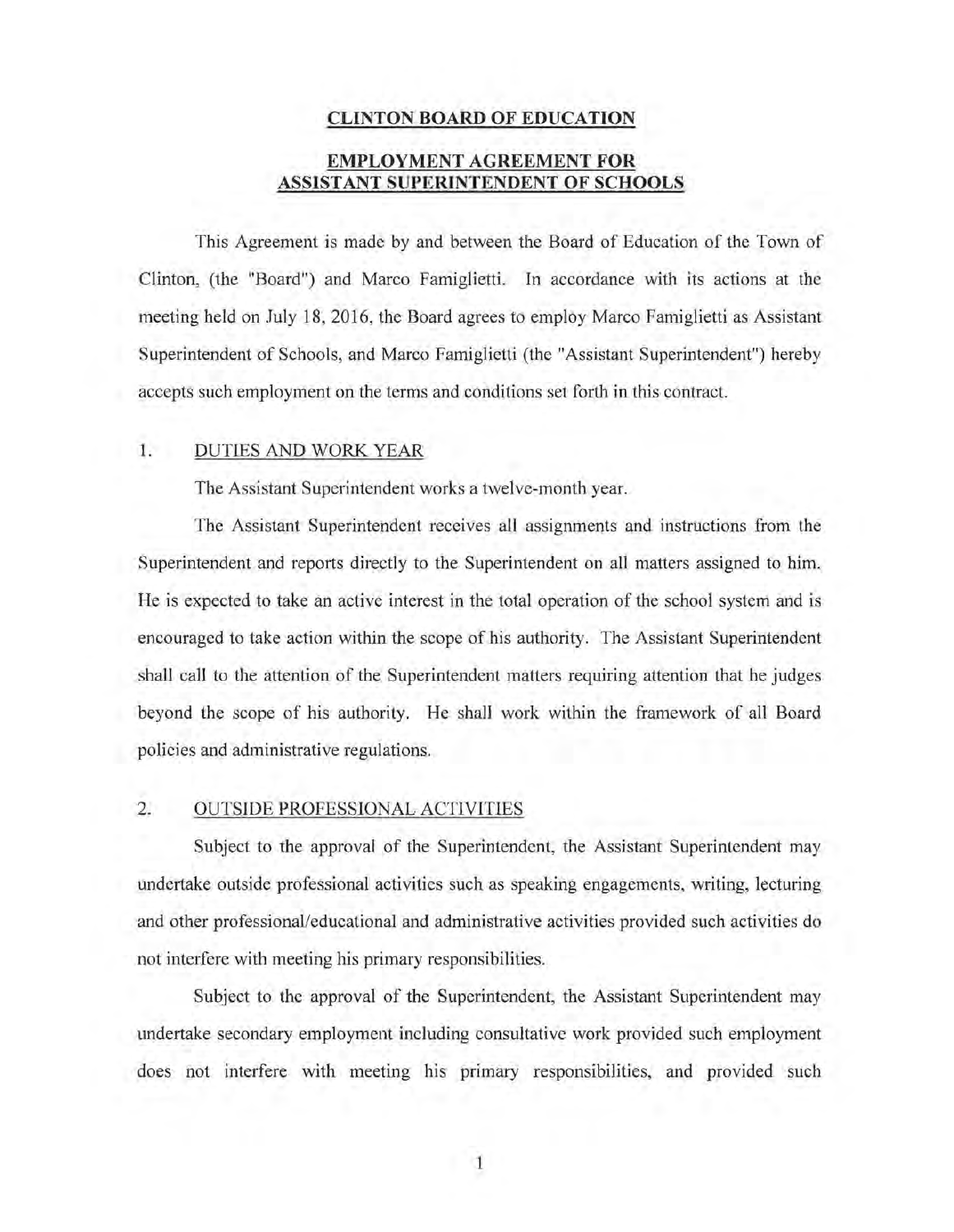employment neither gives the appearance of nor constitutes a conflict of interest. For the purposes of this contract, a conflict of interest is defined as any action or pattern of actions whereby the Assistant Superintendent uses his office for private financial or material gain.

#### 3. TERM

This Agreement is effective July 1, 2017 and shall continue through June 30, 2020, unless terminated at an earlier date in accordance with Section 8. Prior to the end of the first year of the three year agreement, the Board at the request of the Superintendent may vote for a new three year contract. At least three months prior to the end of each subsequent year, the Superintendent shall notify the Board that the Assistant Superintendent's salary must be set for the coming contract year.

## 4. SALARY

The Assistant Superintendent's salary shall be paid in equal biweekly installments on the same schedule as for other twelve-month employees of the school district.

The Assistant Superintendent's salary for the first year of this Agreement shall consist of the sum of the following:

- A. a cash component in the amount of one hundred fifty-three thousand dollars and no cents (\$153,000.00) plus
- B. nine thousand dollars and no cents (\$9,000.00), which amount the Assistant Superintendent, pursuant to a legally binding salary reduction agreement, will arrange to have contributed as an elective deferral in accordance with Section  $403(b)(12)((A)(ii)$  of the Internal Revenue Code toward the purchase of a Section 403(b) annuity with a tax sheltered annuity company of his choice.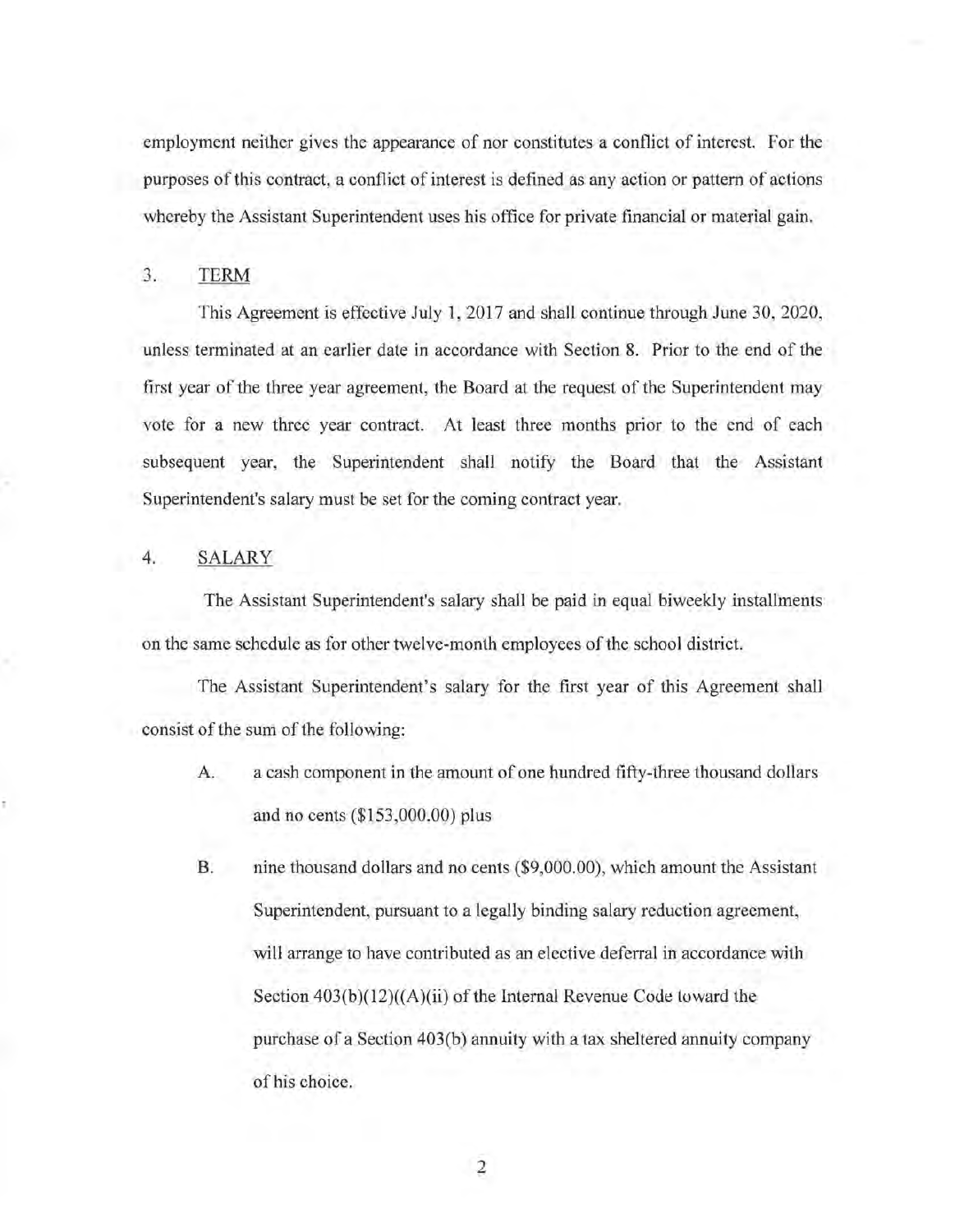The cash component of the Assistant Superintendent's salary for the periods July 1, 2018 through June 30,2019, and July 1, 2019 through June 30,2020 shall be set by the Board based on the recommendation of the Superintendent. Any adjustment in the cash component of the salary shall be in the form of an amendment and shall become a part of this Agreement.

For purposes of reporting the Assistant Superintendent's salary and for determining his contributions for a particular contract year to the Connecticut State Teachers' Retirement System, the Board shall include the full amount of the Assistant Superintendent's total base salary, which includes the sum of the amounts specified in Sections (A) and (B) above.

# 5. FRINGE BENEFITS

The Board shall provide the Assistant Superintendent with the following fringe benefits.

A. The Assistant Superintendent shall have the option in each year of this Agreement to enroll in the teacher medical benefit plans and in the teacher dental benefit plans that are offered by the Board. Effective July 1, 2017, the Assistant Superintendent shall pay percent the premium cost nineteen and one half percent (19.5%) of inclusion in the plans for himself, his spouse and any eligible dependents in said plan and the Board shall pay the remaining premium cost. The amount of premium cost sharing for the periods of July 1, 2018 through June 30,2019 and July 1, 2019 through June 30,2020 shall be negotiated prior to July 1 of each of those full contract years.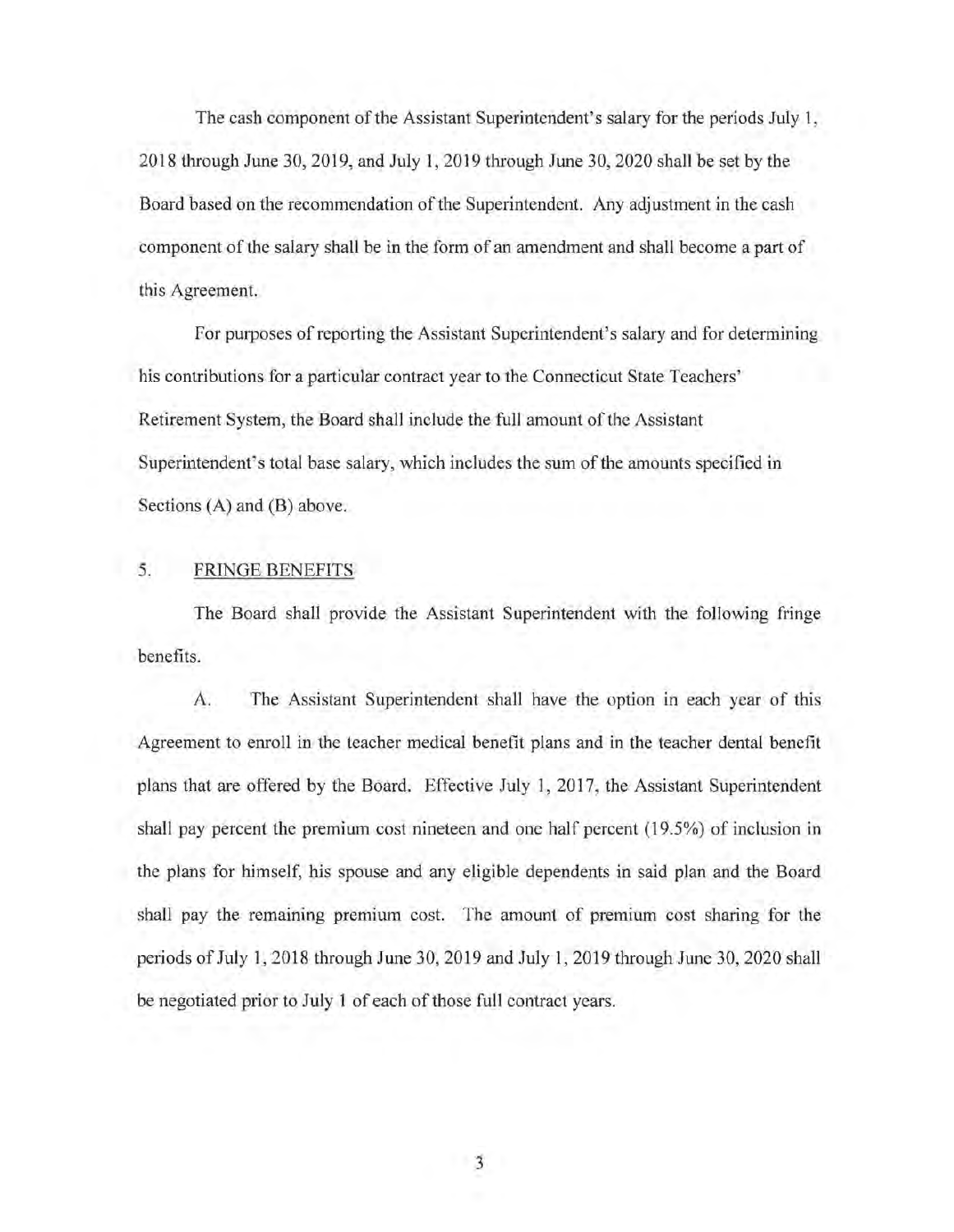B. The Board shall pay ninety percent (90%) of the premium cost for a three hundred thousand dollar (\$300,000.00) term life insurance policy for the Assistant Superintendent. The Assistant Superintendent shall pay the remaining premium cost.

C. The Board shall provide group disability insurance for the Assistant Superintendent with the following features: a ninety (90) day waiting period; maximum monthly benefit of five thousand dollars (\$5,000.00) payable for a five-year maximum due to disability or lifetime due to accident. This disability insurance benefit is subject to terms and conditions set by the insurance carrier. The Assistant Superintendent may use accumulated sick leave to supplement the amount of any disability insurance payments.

D. The Assistant Superintendent shall be entitled to thirty (30) vacation days in each full year of this Agreement. If for any reason the Assistant Superintendent leaves this position before the end of the contract year, his vacation days for that year will be prorated to reflect the percentage of the year worked. The scheduling of the Assistant Superintendent's vacation shall be done with the approval of the Superintendent. During each year of this contract, the Assistant Superintendent may elect to receive payment in lieu of time off for up to ten (10) vacation days. Such election shall be exercised in writing, may be made in full or in up to three (3) parts during the year and in no event shall be made later than June 1 of each year. At no time shall the Assistant Superintendent have a vacation balance in excess of ten (10) days beyond the annual allotment.

E. The Assistant Superintendent shall be entitled to twenty (20) sick leave days m each full year of this Agreement. Sick leave accumulated and unused during his employment with the Board prior to this Agreement shall be carried over to this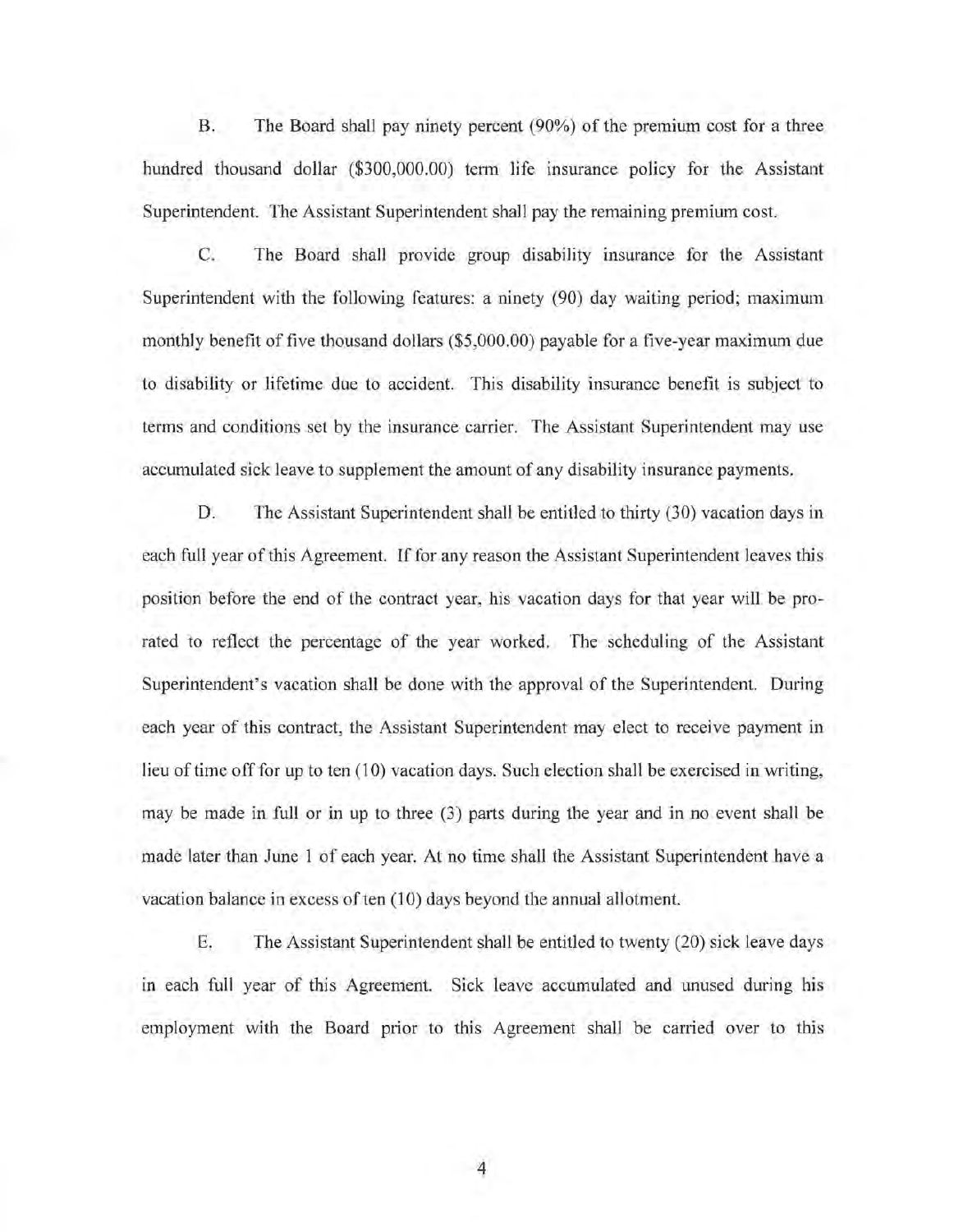Agreement. All sick leave shall be cumulative to a maximum of two hundred forty (240) days.

F. At the request of the Assistant Superintendent, the Board, consistent with relevant statutes, shall withhold from each biweekly paycheck and transfer an amount determined by the Assistant Superintendent to a tax-deferred annuity program of his choosing. Any such withholding and transfer shall be in addition to the payment made by the Board pursuant to Section 4 of this Agreement.

G. The Assistant Superintendent shall be granted up to five (5) days for any death in the family during the term of this Agreement. Additional funeral leave may be granted at the discretion of the Board.

H. The Assistant Superintendent shall receive up to four (4) personal leave days in each full year of this Agreement. Personal leave may be used for attending to personal business that cannot be scheduled outside of normal business hours.

I. The Assistant Superintendent shall receive paid holidays designated by the Board.

#### 6. DISABILITY

In the event that the Assistant Superintendent is unable to perform any or all of his duties by reason of illness or accident, the Assistant Superintendent shall have leave for such purpose charged to the accumulated sick leave provided in Section 5 of this contract. Upon completion of the waiting period, the Assistant Superintendent shall receive disability insurance benefits from the plan provided in Section 5, paragraph C of this contract, if eligible. Accumulated sick leave may be used to supplement payments under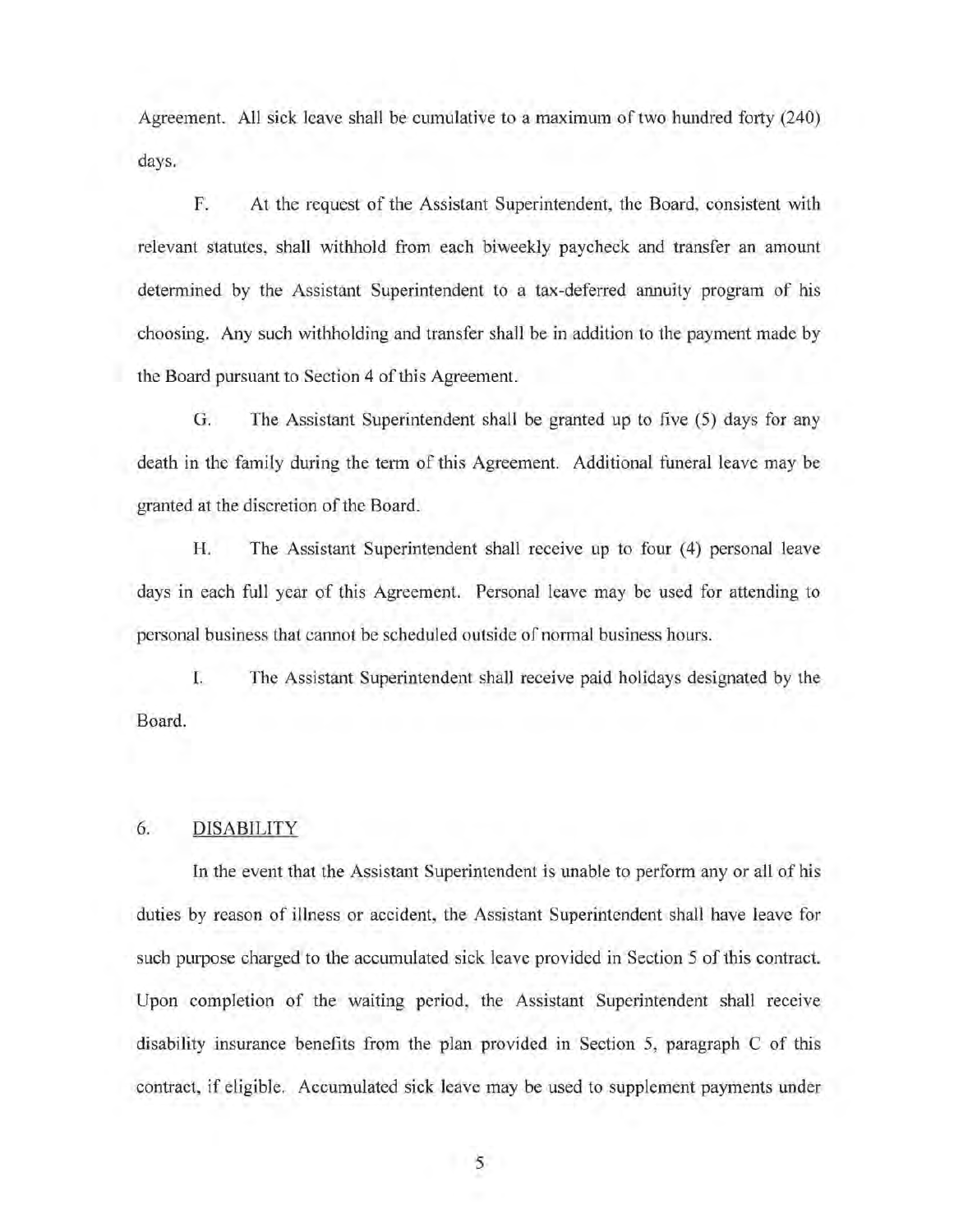the disability insurance plan. If the Assistant Superintendent's disability exists for a period of more than twelve (12) months, or if such disability is permanent, irreparable or of such nature as to make the performance of the Assistant Superintendent's duties impossible, the Board may, at its option, terminate this contract, whereupon the respective duties, rights, and obligations of the parties shall terminate.

# 7. SEVERANCE PAY

A. The Assistant Superintendent, if upon retirement from the Clinton School System, receives payment for current Teacher Retirement benefits (other than disability benefits) immediately after retirement (as defined in Connecticut General Statutes Sections  $10-183f(a)$  or (b)) will be paid his total accumulated sick leave at the rate of \$65 per day up to a maximum of 100 days.

This amount shall be over and above any regular compensation due the administrator.

B. The Assistant Superintendent, if eligible for severance benefits in accordance with Section A above, shall receive payment as follows:

If the Assistant Superintendent has provided written notification of retirement to the Superintendent's office at least seven (7) months in advance, the Assistant Superintendent shall have the option, at his discretion, to receive the payment in a lump sum at the time of retirement, or in a lump sum payable in January of the following calendar year.

If the Assistant Superintendent has not provided such advance notice, the Board shall have the option to make a lump sum payment at the time of the Superintendent's retirement or July of the following fiscal year.

Notwithstanding the above, the Assistant Superintendent, if he retires due to illness or disability shall have the option, at his discretion, to receive the payment in a lump sum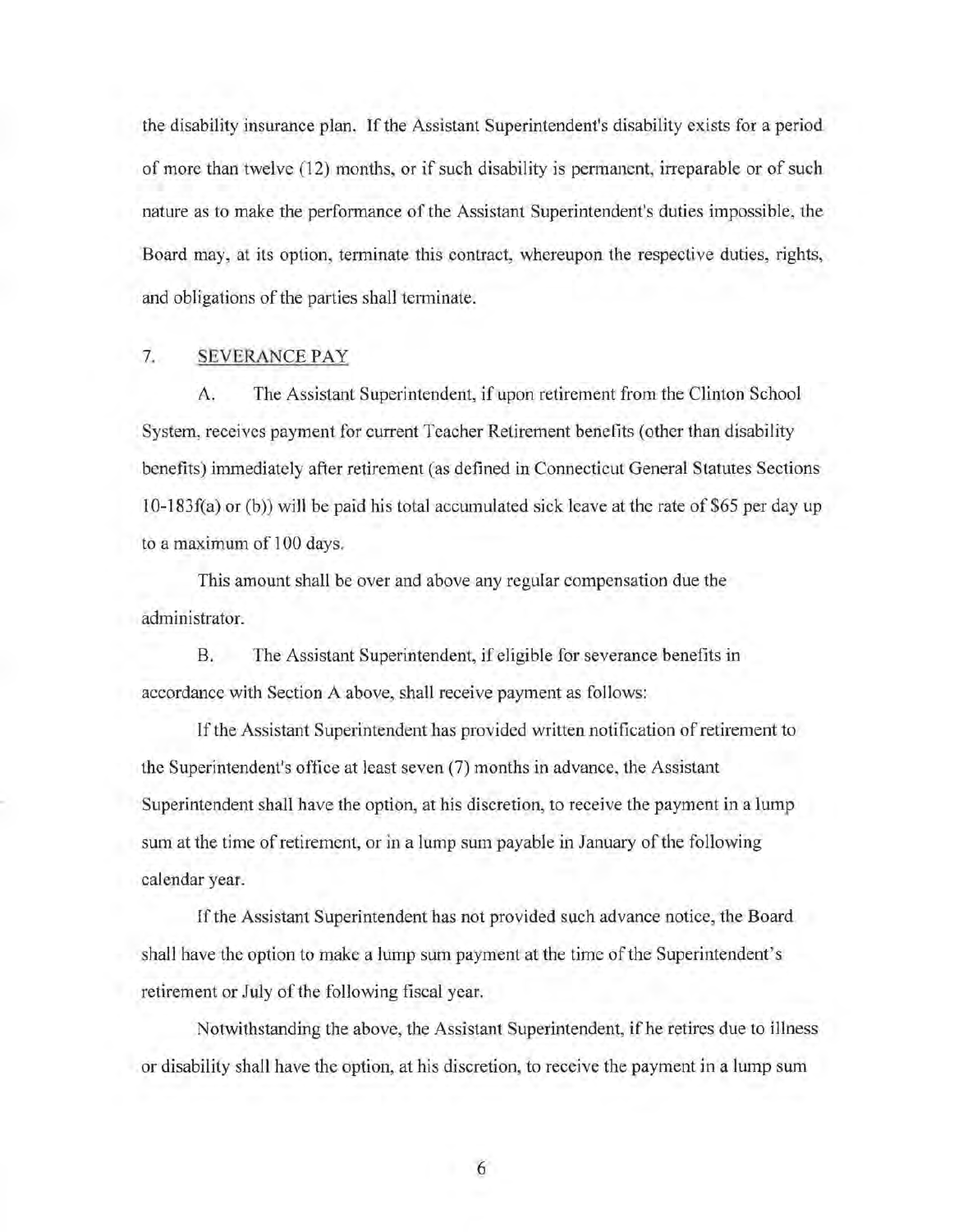at the time of retirement, or in a lump sum payable in January of the following calendar year.

#### 8. EVALUATION

The Assistant Superintendent shall be evaluated annually by the Superintendent. Such evaluation shall be in writing and shall be based primarily upon a set of goals mutually agreed upon by the Superintendent and the Assistant Superintendent and in accordance with the position description. In the event the Superintendent determines that the Assistant Superintendent's performance is deficient in any respect, she shall describe in writing, in reasonable detail, said deficient performance. The evaluation shall contain recommendations as to areas of improvement in all instances where the Superintendent deems performance to be deficient and all other instances where the Superintendent deems such to be necessary and appropriate.

### 9. TERMINATION

A. The parties may by mutual consent, terminate the contract at any time.

B. The Assistant Superintendent shall be entitled to terminate this contract with written notice to the Superintendent at least ninety (90) days in advance. The Superintendent may, in his discretion, reduce or waive this notice requirement in extraordinary circumstances.

C. The Board may terminate this contract prior to its expiration for one or more of the following reasons:

- 1) inefficiency or incompetence;
- 2) insubordination against reasonable rules of the Board;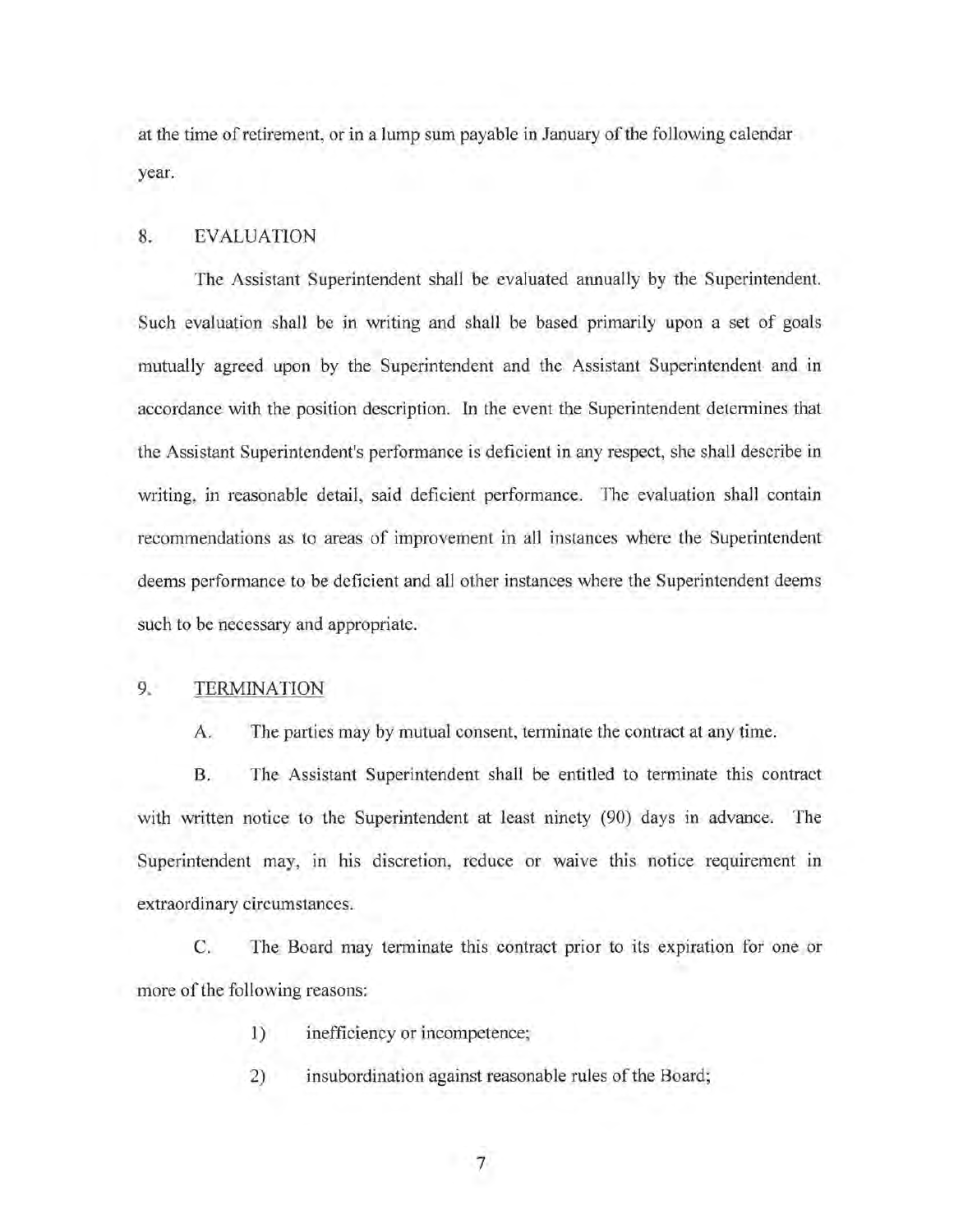- 3) moral misconduct;
- 4) disability as shown by competent medical evidence;
- 5) other due and sufficient cause.

In the event the Board seeks to terminate this contract for one of the above reasons, it shall serve on the Assistant Superintendent written notice that termination of his contract is under consideration. Such notice shall be accompanied by a written statement of the reasons why the contract termination is under consideration. The Assistant Superintendent may file with the Board within fifteen (15) days of such notice, a written request for a hearing before the Board, which hearing shall be held within twenty (20) days after receipt of such request. The Board shall render its decision within fifteen (15) days of such hearing and shall send a copy of its decision to the Assistant Superintendent setting forth the reasons for its decision and the evidence relied on. The Board's decision shall be based on the evidence presented at the hearing. Such hearing shall be in executive or public session at the option of the Assistant Superintendent. The Assistant Superintendent shall have the right to counsel at such hearing at his own expense. Any time limits established herein may be waived by mutual agreement of the parties.

Nothing in this provision shall be deemed to give tenure, or any statutory rights associated with tenure, to the Assistant Superintendent at an earlier date than that provided by Section 10-151 of the Connecticut General Statutes.

#### 10. GENERAL PROVISIONS

A. If any part of this Agreement is deemed invalid by a court of law, such invalidity shall not affect the remainder of the contract but said remainder shall be binding and effective against the parties.